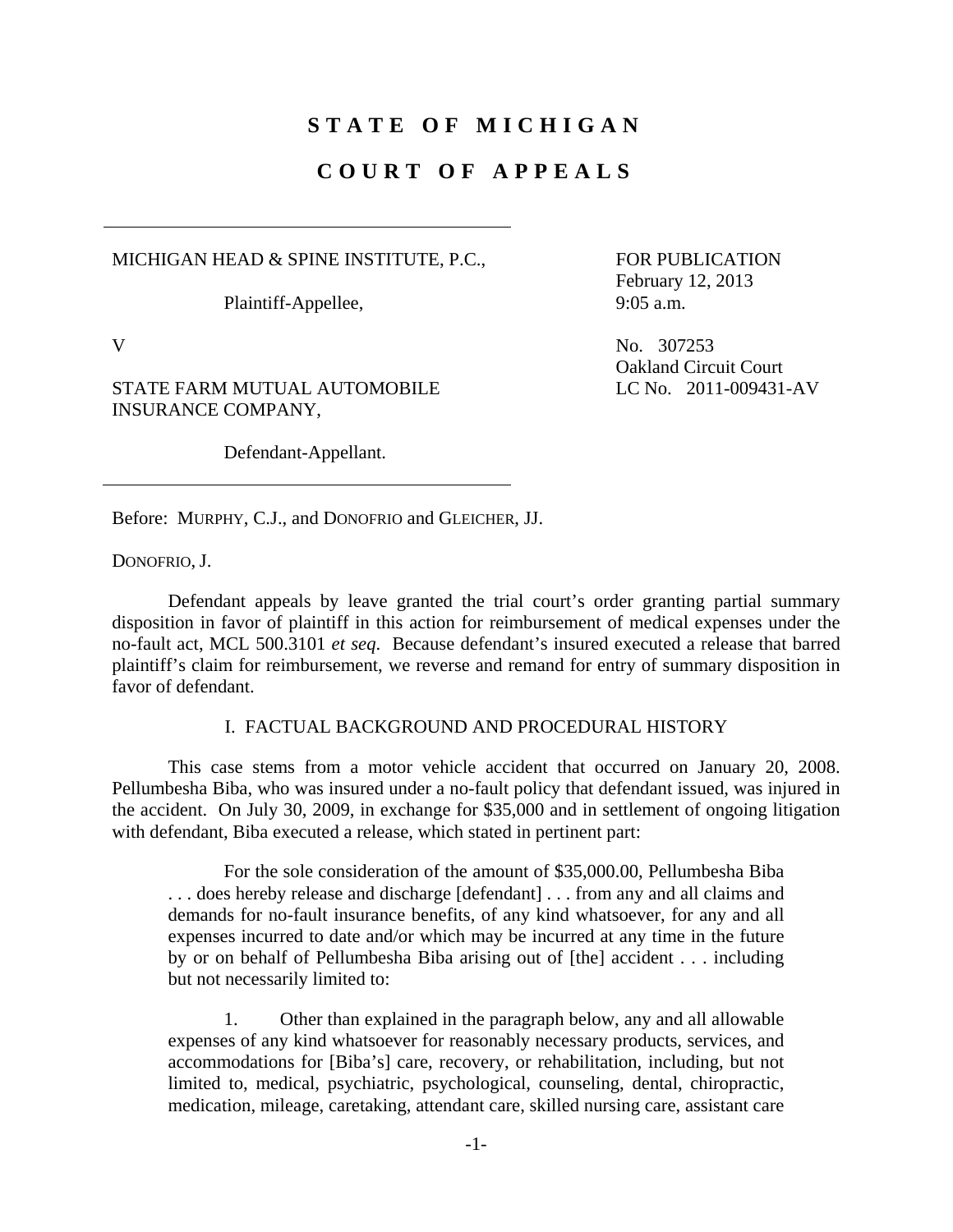and/or skilled care from the date of the above accident through the present and/or which may be incurred at any time in the future.

 2. Any and all lost wages that have been incurred from the time of the above accident to the present and/or which may be incurred at any time in the future which may be caused by or related to the injuries claimed to have been sustained by the undersigned in the subject accident.

 3. Any and all interest charges which would have been owed or owing pursuant to § 3142(3) of the Michigan No-Fault Act for no-fault benefits released herein.

 4. Any and all attorney fees paid and/or payable as a result of the representation of [Biba] in seeking and/or obtaining no-fault benefits released herein.

 5. Any and all expenses incurred in obtaining ordinary and necessary services from the time of the above accident to the present and/or which may be incurred at any time in the future for services which may have been paid or payable at the maximum rate of \$20 per day pursuant to the Michigan No-Fault Act.

 Notwithstanding any other provision in this document, [Biba] is permitted to seek and make a claim for expenses for accident-related medical care provided by the University of Michigan Health System, if that care is provided prior to July 6, 2010. Any expenses incurred after July 6, 2010 by [Biba] and related to the above-described accident will not be considered and [Biba] is forever barred from making claims for such expenses.

 [Biba], in further consideration of the aforementioned settlement amount, hereby releases and discharges [defendant] . . . from any and all claims of any kind whatsoever, for any and all damages, whether exemplary, compensatory or punitive, for bad faith, intentional or negligent infliction of emotional distress, mental anguish, defamation, and/or intentional or negligent release of allegedly confidential information arising out of the handling of the claim for no-fault benefits for expenses incurred by and/or on behalf of [Biba] arising out of the above-mentioned accident.

 On February 26, 2010, more than six months after signing the release, Biba began treating with plaintiff because of injuries that she sustained in the accident. Defendant refused to reimburse plaintiff its costs incurred in treating Biba on the basis of the release. On December 17, 2010, plaintiff filed a complaint against defendant in the 46<sup>th</sup> District Court seeking reimbursement under the no-fault act for its services and accommodations rendered to Biba as well as penalty interest, attorney fees, and a judgment declaring that defendant is liable for the no-fault benefits payable to plaintiff.

Plaintiff filed a motion for partial summary disposition under MCR  $2.116(C)(10)$ , arguing that the release did not bar its independent cause of action against defendant for the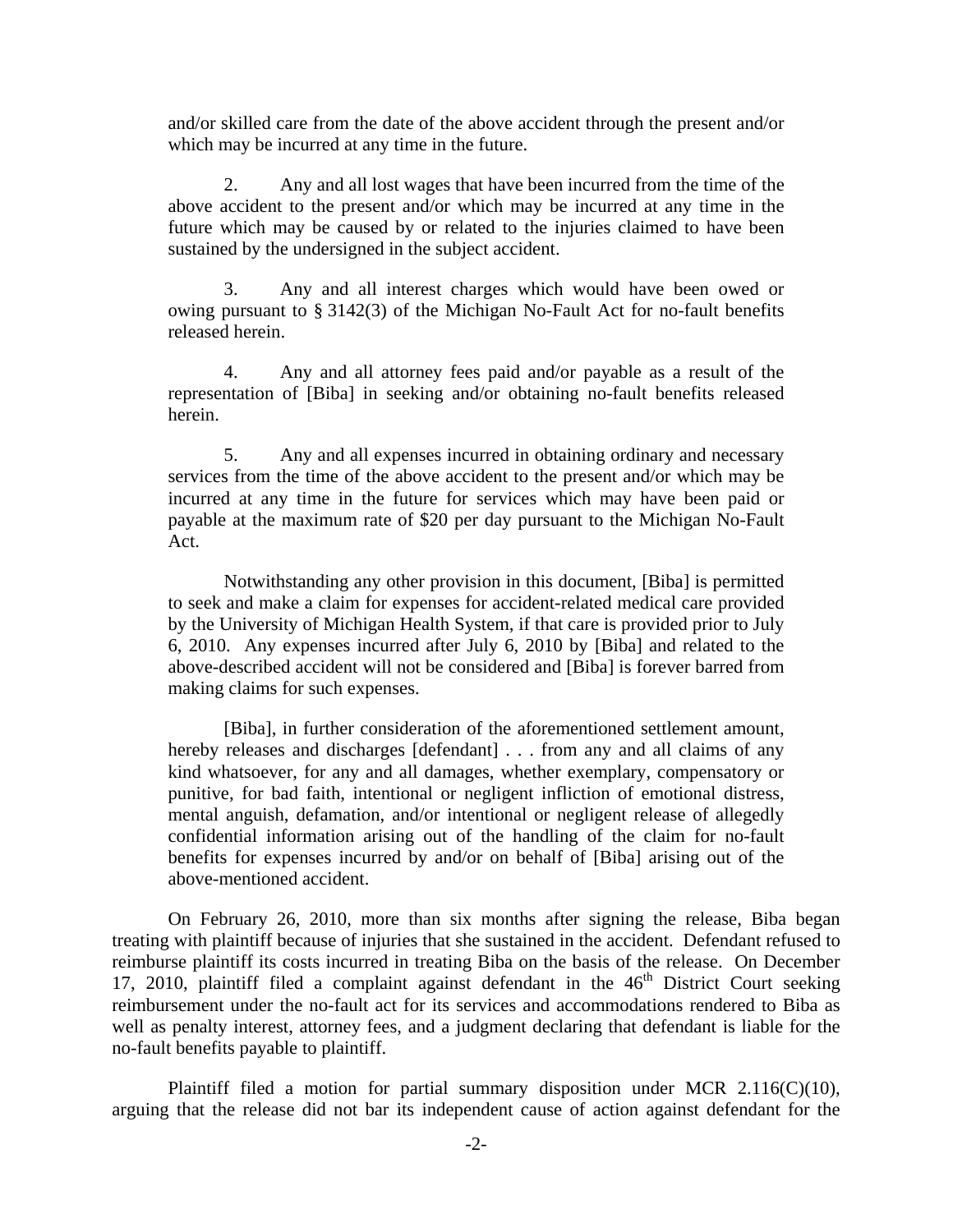recoupment of no-fault benefits pursuant to MCL 500.3112. In response, defendant moved for summary disposition under MCR 2.116( $C(7)$ ) and (I)(2), maintaining that the release barred plaintiff's claim. The district court granted plaintiff's motion and denied defendant's motion on the basis that plaintiff had an independent cause of action against defendant and the release executed by Biba did not waive plaintiff's separate cause of action. The district court entered a judgment in plaintiff's favor in the amount of \$12,450, inclusive of costs and attorney fees, plus interest in the amount of \$1,623.60. On appeal, the circuit court affirmed the district court's ruling based on the same reasoning.

### II. STANDARD OF REVIEW

 We review de novo a lower court's decision on a motion for summary disposition. *Anzaldua v Neogen Corp*, 292 Mich App 626, 629; 808 NW2d 804 (2011). A motion under MCR  $2.116(C)(10)$  tests the factual sufficiency of the complaint and is properly granted if the evidence in support of the motion fails to establish a genuine issue regarding any material fact and the moving party is entitled to judgment as a matter of law. *Corley v Detroit Bd of Ed*, 470 Mich 274, 278; 681 NW2d 342 (2004). A motion pursuant to MCR 2.116(C)(7) is properly granted when a claim is barred because of a release. *Rinke v Automotive Moulding Co*, 226 Mich App 432, 435; 573 NW2d 344 (1997). "When reviewing a motion under MCR 2.116(C)(7), a reviewing court must consider all affidavits, pleadings, and other documentary evidence submitted by the parties and construe the pleadings and evidence in favor of the nonmoving party." *Anzaldua*, 292 Mich App at 629. Summary disposition under MCR 2.116(I)(2) is appropriate "[i]f it appears to the court that the opposing party, rather than the moving party, is entitled to judgment" as a matter of law. MCR 2.116(I)(2). Further, the interpretation of a release is a question of law, *Cole v Ladbroke Racing Mich, Inc*, 241 Mich App 1, 13; 614 NW2d 169 (2000), that this Court reviews de novo, *Shinkle v Shinkle*, 255 Mich App 221, 224; 663 NW2d 481 (2003).

### III. LEGAL ANALYSIS

MCL 500.3112 provides, in relevant part:

 Personal protection insurance benefits are payable to or for the benefit of an injured person or, in case of his death, to or for the benefit of his dependents. Payment by an insurer in good faith of personal protection insurance benefits, to or for the benefit of a person who it believes is entitled to the benefits, discharges the insurer's liability to the extent of the payments unless the insurer has been notified in writing of the claim of some other person.

This Court has recognized that the language in the above provision "specifically contemplates the payment of benefits to someone other than the injured person." *Lakeland Neurocare Ctrs v State Farm Mut Auto Ins Co*, 250 Mich App 35, 39; 645 NW2d 59 (2002). "As a result, it is common practice for insurers to directly reimburse health care providers for services rendered to their insureds." *Id*. It is well established that an injured person entitled to no-fault benefits may waive that entitlement and release an insurer from payment of future benefits in exchange for a settlement. *Lewis v Aetna Cas & Sur Co*, 109 Mich App 136, 140; 311 NW2d 317 (1981). The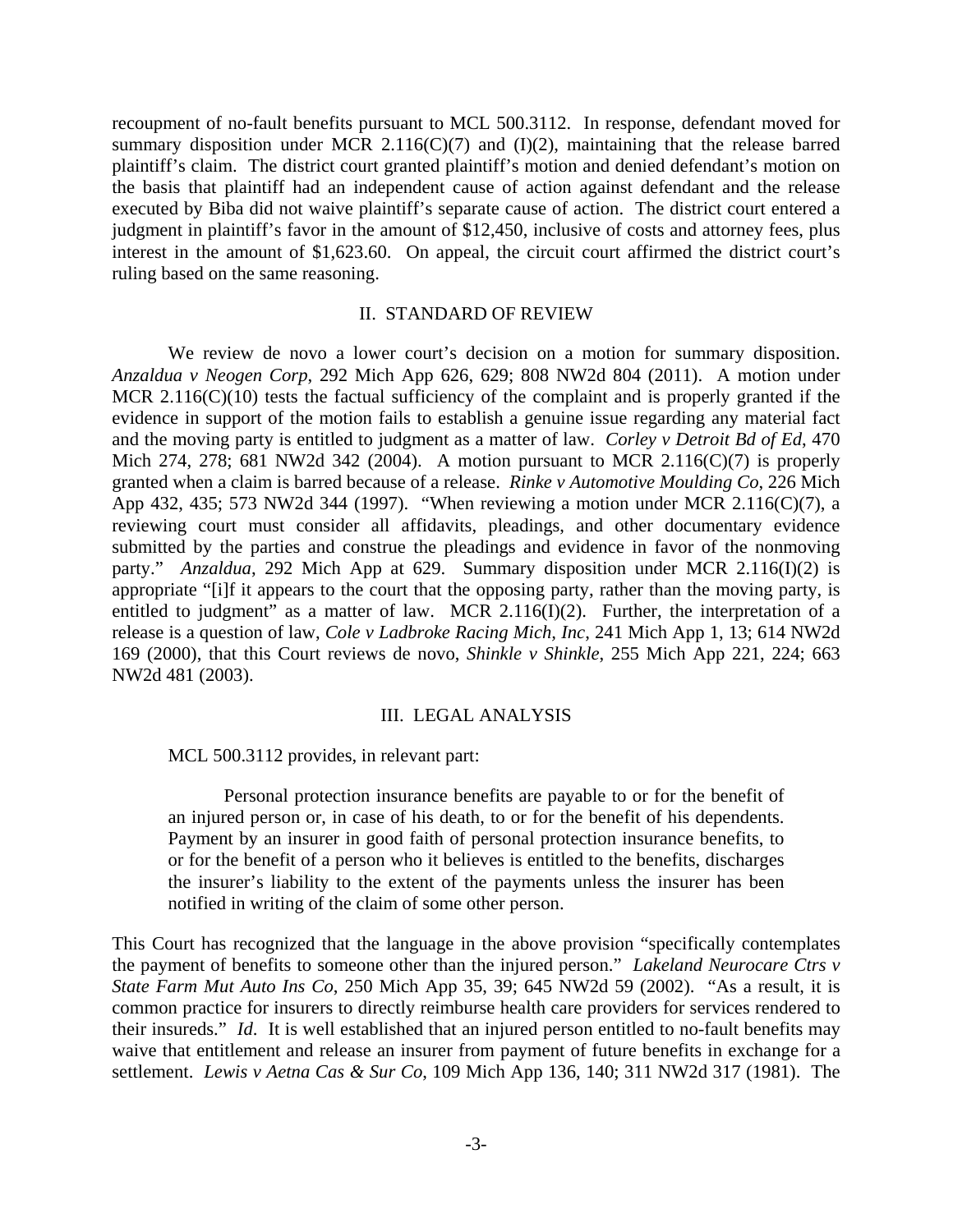issue presented in this case is whether an insured's release bars a health care provider's claim for reimbursement for medical services rendered to the insured after the release was executed.

 Courts generally apply principles of contract law to disputes involving the terms of a release. *Shay v Aldrich*, 487 Mich 648, 660; 790 NW2d 629 (2010). "The scope of a release is governed by the intent of the parties as it is expressed in the release. If the text in the release is unambiguous, the parties' intentions must be ascertained from the plain, ordinary meaning of the language of the release." *Cole*, 241 Mich App at 13.

 The plain language of the release in this case states that, "[f]or the sole consideration of the amount of \$35,000.00," Biba "does hereby release and discharge" defendant "from any and all claims and demands for no-fault insurance benefits, of any kind whatsoever, for any and all expenses incurred to date *and/or which may be incurred at any time in the future by or on behalf of*" Biba arising out of the accident, including "any and all allowable expenses of any kind whatsoever for reasonably necessary products, services, and accommodations for [Biba's] care, recovery, or rehabilitation, including, but not limited to, medical, . . . medication, . . . . skilled nursing care, . . . and/or skilled care from the date of the above accident through the present *and/or which may be incurred at any time in the future*." Thus, the plain language demonstrates that, in exchange for defendant's payment of \$35,000, the parties intended to discharge defendant's liability altogether, including its liability for future medical services.<sup>1</sup> The language of the release is clear and unambiguous, and the parties' intent, expressed in the release, governs its scope. *Cole*, 241 Mich App at 13.

 Plaintiff's argument that there is no evidence that any additional money was paid to cover future medical treatment is without merit. The language of the release plainly includes expenses related to future medical treatment in exchange for defendant's payment of \$35,000. Plaintiff also argues that by including in the release the provision allowing Biba to make a claim for expenses for accident-related care provided by the University of Michigan Health System, defendant preauthorized accident-related treatment up to July 6, 2010, nearly one year after the release was executed. Again, plaintiff's argument is without merit. The parties to the release bargained for a narrow exception to the bar on future benefits, and treatment at plaintiff's facility does not fall under the exception. There is nothing ambiguous about the provision, which is limited to "accident-related medical care provided by the University of Michigan Health System . . . prior to July 6, 2010." Because the provision is unambiguous, this Court cannot read anything additional into it. "If the text in the release is unambiguous, the parties' intentions must be ascertained from the plain, ordinary meaning of the language of the release." *Cole*, 241 Mich App at 13.

<u>.</u>

<sup>&</sup>lt;sup>1</sup> We note that the "or on behalf of" language in the release is similar to the term "or for the benefit of" in MCL 500.3112, which this Court has recognized creates an independent cause of action for health care providers. *Lakeland Neurocare Centers*, 250 Mich App at 39. Therefore, the use of the term "or on behalf of" in the release is indicative of the parties' intent that the release include health care providers' claims for reimbursement.